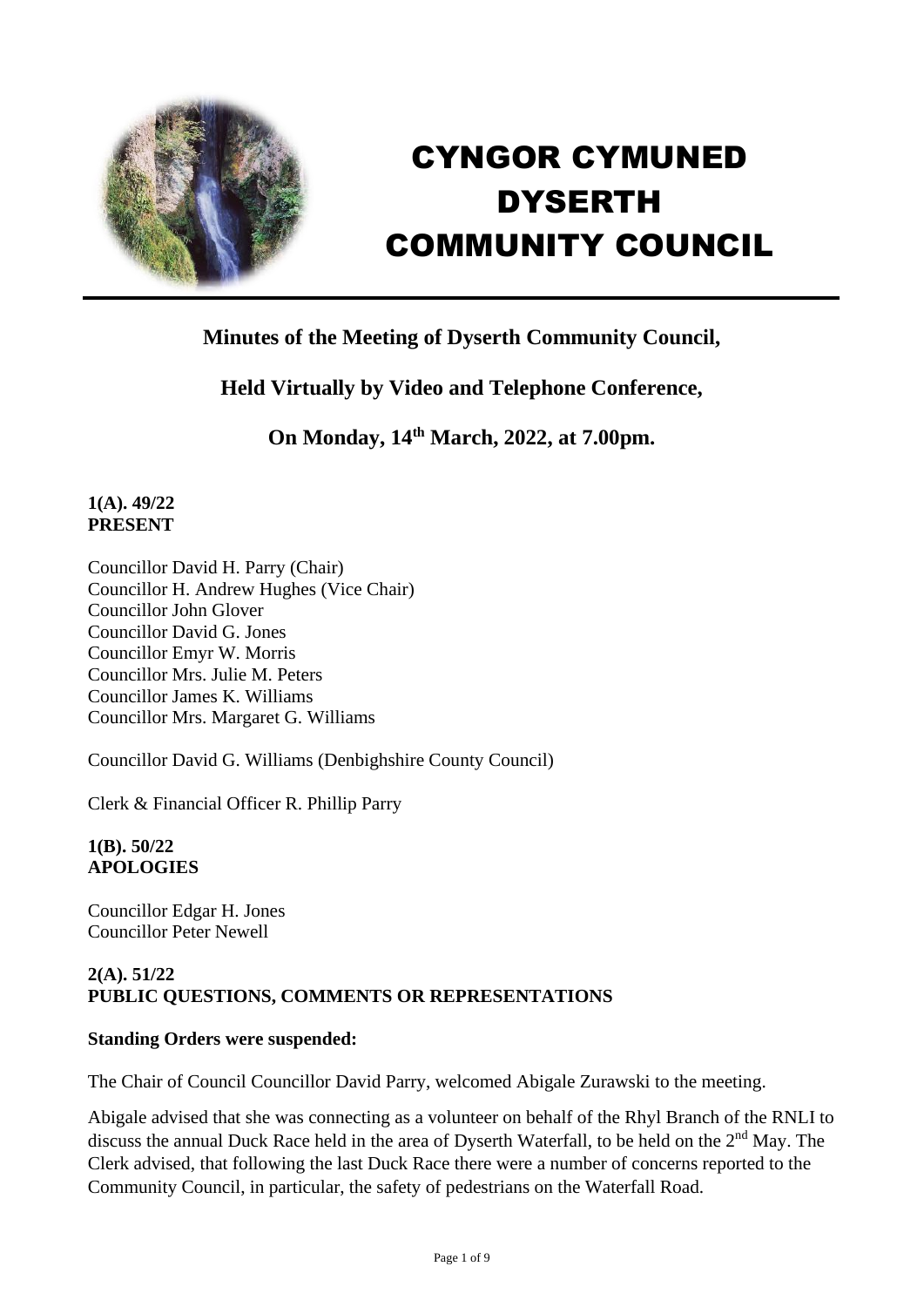General discussion in relation to Health & Safety, insurance cover, risk assessments and working with the Waterfall Committee. Members suggested that they would consider providing a financial contribution towards the prize monies, upon receiving an application from the RNLI.

Councillor David Parry thanked Abigale for her attendance.

**Note:** Councillor John Glover Declared an Interest **(Minute number: 2. 53.22 (i) as below)**

**2(B). 52/22 Standing Orders were restored:**

### **3. 53/22 DISCLOSURE OF INTEREST**

The following Declarations of Interest were declared:

- **(i)** Councillor John Glover **(Minute number: 2(A). 51/22 on pages 1 and 2 above)**
- **(ii)** Councillor Andrew Hughes **(Minute number: 13. 67/22 on page 9 below)**

#### **4. 54/22 TO APPROVE THE MINUTES OF THE MEETING HELD ON THE 14TH FEBRUARY 2022**

The Minutes were proposed by Councillor Andrew Hughes and seconded by Councillor David Jones as correct and formally agreed by the Members present.

# **5. 55/22 MATTERS ARISING**

The Clerk referred to the following matters from previous Minutes:

**(1) Minute no: 5. 34/22 (1) (pages 2 and 3)** – in relation to the Dyserth Kilns. The Clerk advised, that a site meeting had been held with a representative of the printing company who had designed the current interpretation board and leaflets several years ago. The Clerk further advised, that following a site visit the Chair and Vice Chair had agreed to order two wheelchair friendly picnic tables, not three, due to the space available in the Kilns area.

Councillor David Parry advised Members, that he had attended the site meeting together with Peter Robinson (Dyserth Environmental Group) and Mr. Bill Smuts – the original printing contractor. Councillor Parry provided details of the site discussion.

**Members agreed the following: (1)** Confirmed the purchase of two wheelchair friendly picnic tables **(2)** To seek quotations for one new updated interpretation board to be sited near Kiln number 4 / Printing of 1,000 information leaflets / Two murals for Kiln numbers 1 and 2.

**The following remain outstanding: (a)** Denbighshire County Council to erect a safety fence **(b)** Denbighshire County Council Surveyor to inspect Kiln number 4 **(c)** Quotation for the cost of securing two picnic tables.

**(2) Minute no: 5. 34/22 (2) (page 3)** – in relation to tree preservation orders in Dyserth. Members were advised by Councillor David Jones, that the matter was in hand with a senior Officer in the County Council.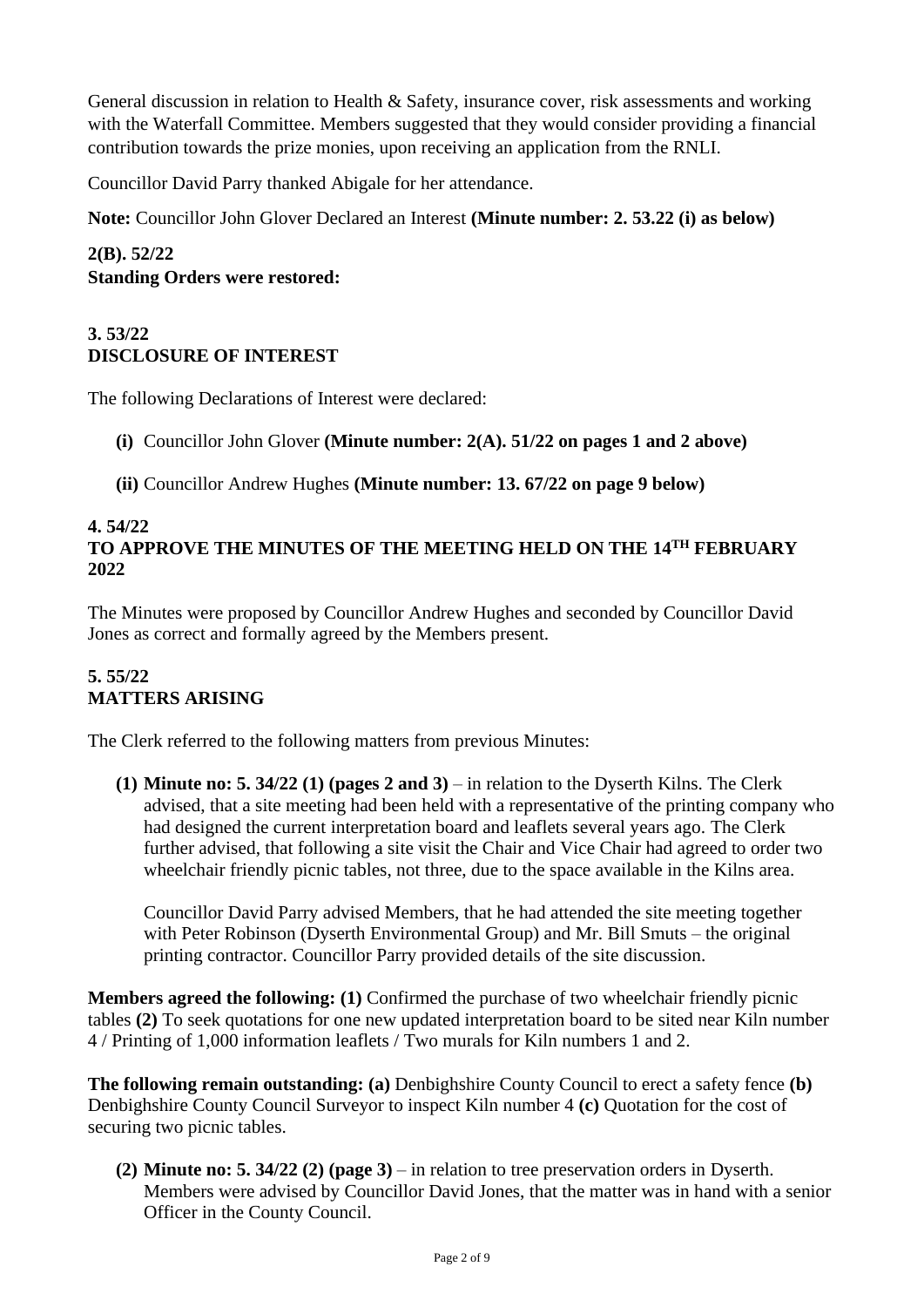- **(3) Minute no: 5. 34/22 (4) (page 3)** in relation to the purchase of a new wooden pavilion building at Ysgol Hiraddug Primary School. The Clerk advised, that Richard Roberts (Aura Leisure) together with the Headteacher of Ysgol Hiraddug, were in the process of arranging a site visit to discuss the project.
- **(4) Minute no: 5. 34/22 (5) (pages 3 and 4)** in relation to a joint project with Denbighshire County Council – Right of Way Officer, to installing further handrails along footpaths. The Clerk advised, that despite a further reminder, there had been no contact or quotation received from the County Council Footpath Officer.

**Members agreed the following:** The Clerk to endeavour to make further contact to seek the present position.

- **(5) Minute no: 7(B). 37/22 (a) first paragraph (page 5)** in relation to Aura Leisure seeking a quotation for the repair to the MUGA netting. The Clerk advised that Aura Leisure were receiving difficulty in arranging a suitable contractor to visit and provide a quotation.
- **(6) Minute no: 7(B). 37/22 (a) second paragraph (page 5)** in relation to a full inventory of the play area equipment for insurance purposes. The Clerk advised, that he had initially seeked from Play & Stay at Dyserth, details of the equipment installed. This had now been received and forwarded to Aura Leisure, who will provide an updated inventory in due course.
- **(7) Minute no: 7(B). 37/22 (e) (page 6)** in relation to seeking a quotation for work to be carried out in-between the MUGA area and perimeter of Ysgol Hiraddug. Members were shown virtually a quotation for clearance work for three areas as referred to above.

**Members agreed the following:** To accept the quotation for £1,250.00 from Reg Davies & Son. Members suspended Financial Standing Orders, as the quotation was from their approved contractor and considered reasonable for the work to be completed. The Clerk to issue a Work Order.

**(8) Minute no: 10. 45/22 (page 8)** – in relation to the future use of land adjacent to the Pavilion building and children's play area. The Clerk advised that a site meeting had been arranged with a local architect and Community Councillors – as per the Council's previous decision.

Members were shown virtually provisional plans drawn by the architect, with Councillor David Parry providing guidance. The Clerk advised, that the architects fee for the initial plans would be in the region of £400.00.

**Members agreed the following: (1)** Were pleased with the plans and wished to continue with the project. The Clerk to instruct the architect to obtain quotations for the project. **(2)** Accepted the initial consultancy fee of £400.00.

# **6. 56/22 COUNTY COUNCILLOR'S REPORT (CLLR DAVID G. WILLIAMS)**

County Councillor David Williams advised Members in relation to the following:

**(1)** Number of complaints in relation to dog fouling on the Maes Esgob playing field. Enforcement Officers requested to visit. Discussion in relation to the provision of further dog bins in the area of the new housing estate at land off Meliden Road.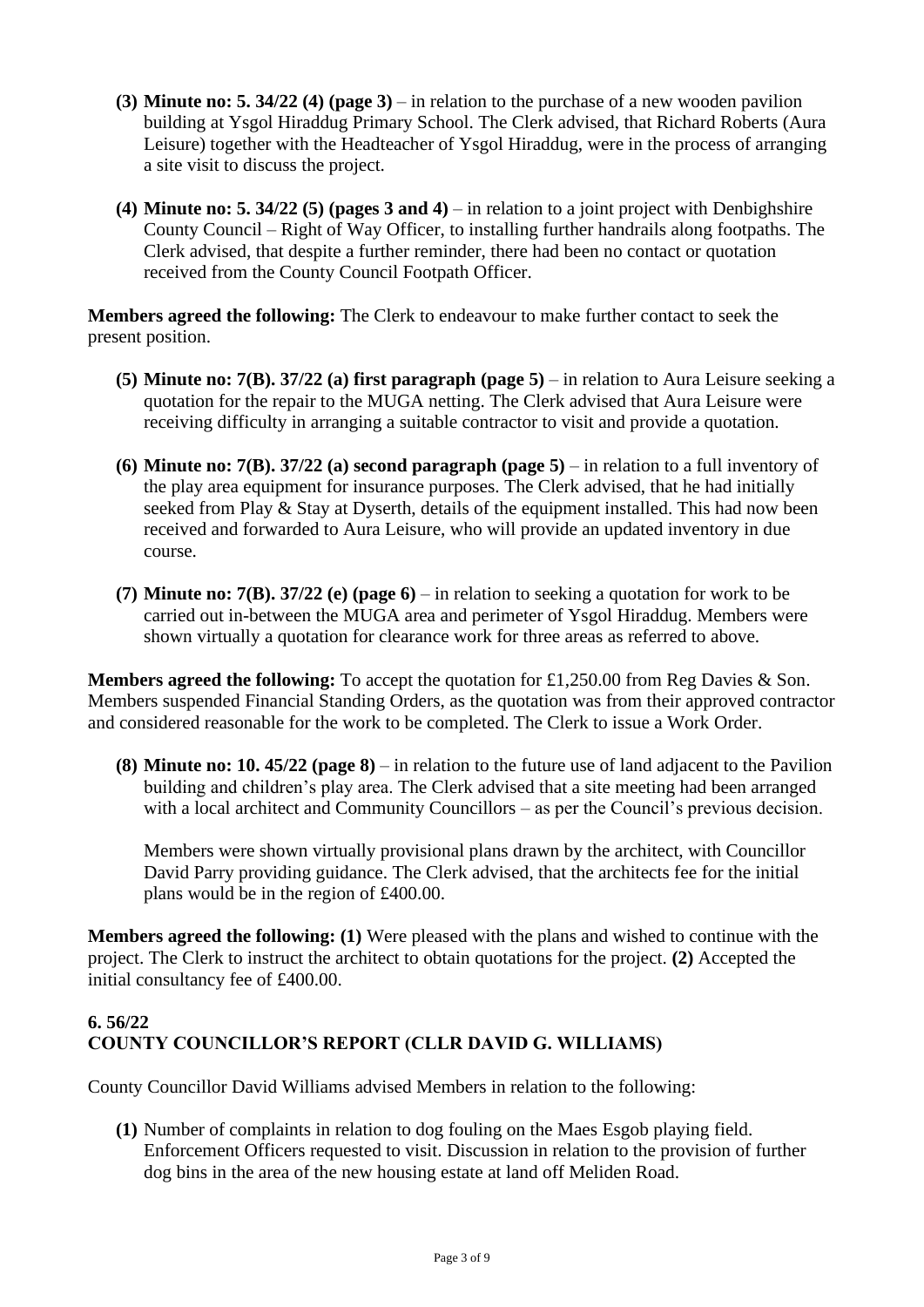**Members agreed the following:** The Clerk to write to Denbighshire County Council, to seek the installation of a new dog bin at the entrance to the new housing estate.

- **(2)** Blocked drain in Thomas Avenue. Reported to County Highways.
- **(3)** Requested extra visits by traffic wardens to alleviate the overstaying and long term parking concerns in Dyserth High Street.
- **(4)** Phase 2 Dyserth High Street. No further update from County Highways despite requests.
- **(5)** Overgrown hedge which impacts pedestrian safe walking in lower Dyserth on Waterfall Road. Councillor Williams will report.

# **7(A). 57/22 CORRESPONDENCE**

#### **The following correspondence had been received, that was required to be either advised to, or dealt with by the Members:**

- **(a)** The Clerk advised, that the following criminal offences had been reported to the North Wales Police, that had occurred within the Dyserth Community Council area:
	- 2 x Anti-social behaviour / 1 x Criminal damage / 4 x Violence
- **(b)** One Voice Wales. Letter received seeking if the Council wish to become a member at a fee of £414.00, with the cost for the first year at £207.00

#### **Members agreed the following:** No to become a member.

#### **The following correspondence was forwarded by e-mail to Members:**

- ❖ Denbighshire County Council: Dog fouling concern and reminder in relation to The Public Space Protection Order in Denbighshire (The Clerk advised, that he had included the PSPO in the next edition of the Dyserth Times)
- ❖ Denbighshire County Council: Nomination packs for Town & Community Council elections in Denbighshire
- ❖ Awel Y Mor Offshore Wind Farm. On-line consultation to be completed on a personal basis.
- ❖ Independent Remuneration Panel for Wales: Annual report for 2022
- ❖ Benthyg Cymru: Wales Library of Things
- ❖ Denbighshire County Council: Consultation on the Clwydian Range and Dee Valley. Councillors to complete on a personal basis

#### **7(B). 58/22 CLERK'S REPORT**

**(1)** The Clerk advised, that the Chair and Vice Chair had agreed in-between meetings, that an Easter theme be painted on the Dyserth High Street Bus shelter – as last year. The Chair and Vice Chair had also agreed for a theme to celebrate the Queen's Jubilee in June.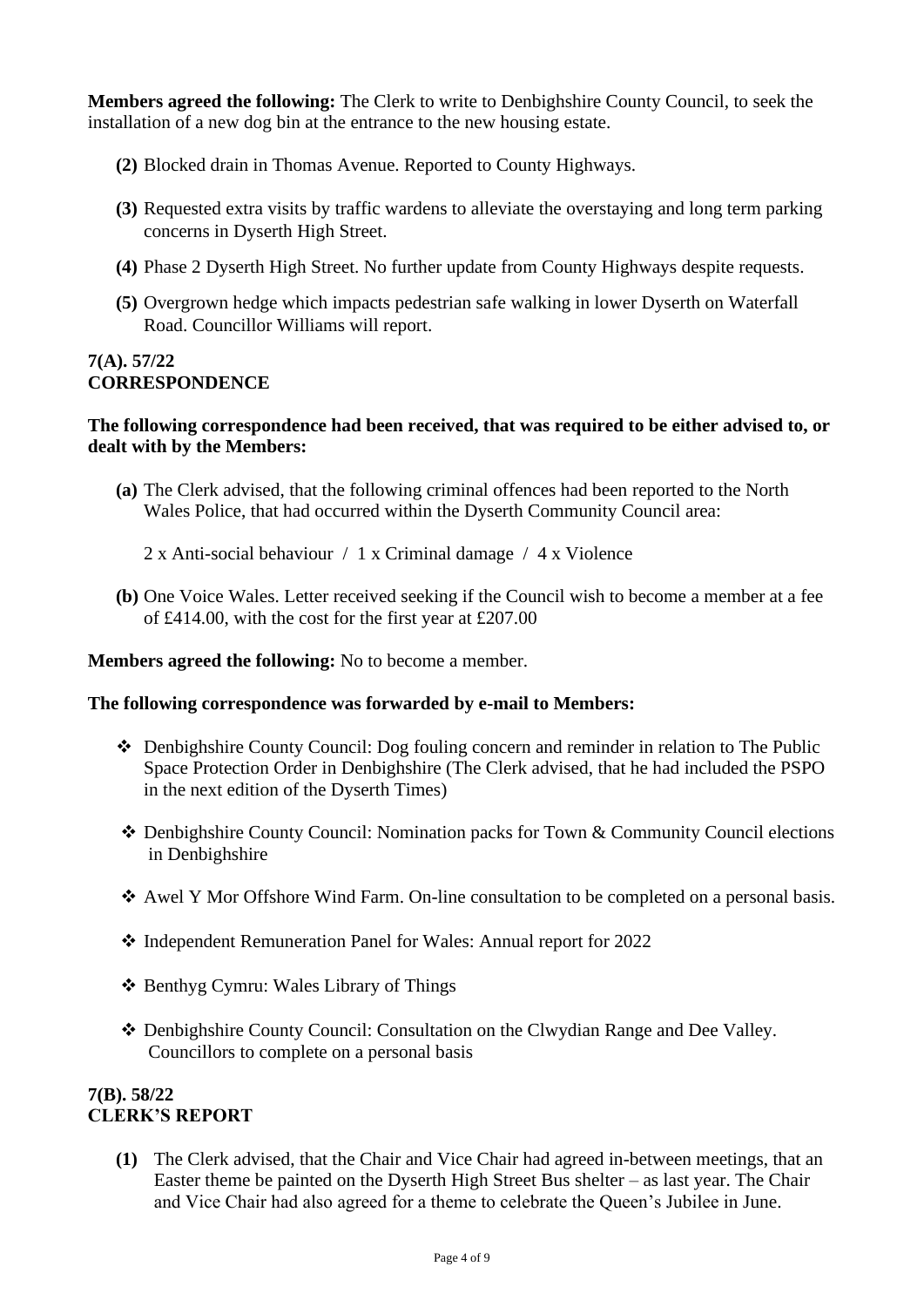**Members agreed the following:** Confirmed the Easter and Queen's Jubilee themes.

- **(2)** The Clerk advised, that the successful application for a number of trees to the Woodland Trust made by the Dyserth Environmental group had been delivered. The trees are to be planted alongside the perimeter fence of Council land known as the burial field. Councillor David Parry provided further information.
- **(3)** The Clerk advised, that following an e-mail received from the Secretary of Dyserth Bowling Club, who was concerned with the unsafe condition of the fence to the south side of the Pavilion building. The Clerk arranged for the Chair of Council David Parry to meet with the Club Secretary on site. Councillor David Parry provided a report.
- **(4)** Following a further concern raised by the Bowling Club Secretary, in relation to flooding which appeared to commence from the area of Thomas Avenue and thereafter enter the bowling green area. Councillor David Parry provided a report.
- **(5)** The Clerk advised, that the national Association of Local Councils had agreed the 2021 salary increase for Clerk's in early March, 2022. The increase takes effect from the 1<sup>st</sup> April, 2021. Members were shown virtually the agreement documents, including the Clerk's current salary scale. The Clerk further advised, that the 12 month increase back payment, following deduction of PAYE was reflected in the accounts section of these minutes. The Clerk seeked that the salary standing order was amended to show the monthly increase.

**Members agreed he following: (1)** Confirmed the National Association of Local Councils directive and **(2)** the Clerk's salary standing order be amended accordingly.

**(6)** The Clerk recollected Members to the setting of the Council's 2022 monthly meeting dates at the January meeting. Whilst the May meeting date had been changed to reflect the Community Council elections, the Clerk advised, that under the new Wales Election Act, candidates are not required to place their home address on the voting paper and other public documents. Clerk's will not therefore be aware of the successful candidates addresses until officially noticed by the Office of the County Returning Officer, by Monday  $9<sup>th</sup>$  May at the earliest. This will require the set date of Wednesday  $11<sup>th</sup>$  May to be rearranged.

**Members agreed the following:** The May 2022 Council meeting will be held on Wednesday 18<sup>th</sup> May at 7.00pm

- **(7)** Members were shown virtual photographs of wooden braces that had been applied against a fence adjacent to a public footpath – leading for the Old School area towards the Waterfall. Members of the public were concerned that the braces were a trip hazard. The concern had been reported to the Footpath Enforcement Officer, who had replied advising, that the property owner would be contacted.
- **(8)** The following concern had been reported to Denbighshire County Council, that had been referred by Councillor John Glover: A large plastic compost bin has been dumped at the junction of James Park and Dyserth High Street.
- **(9)** The Clerk brought the following concerns to Council which had been received from Councillor John Glover:
	- **(i)** Removal of 2 large 'Thank you NHS' banners from the Memorial Garden (This has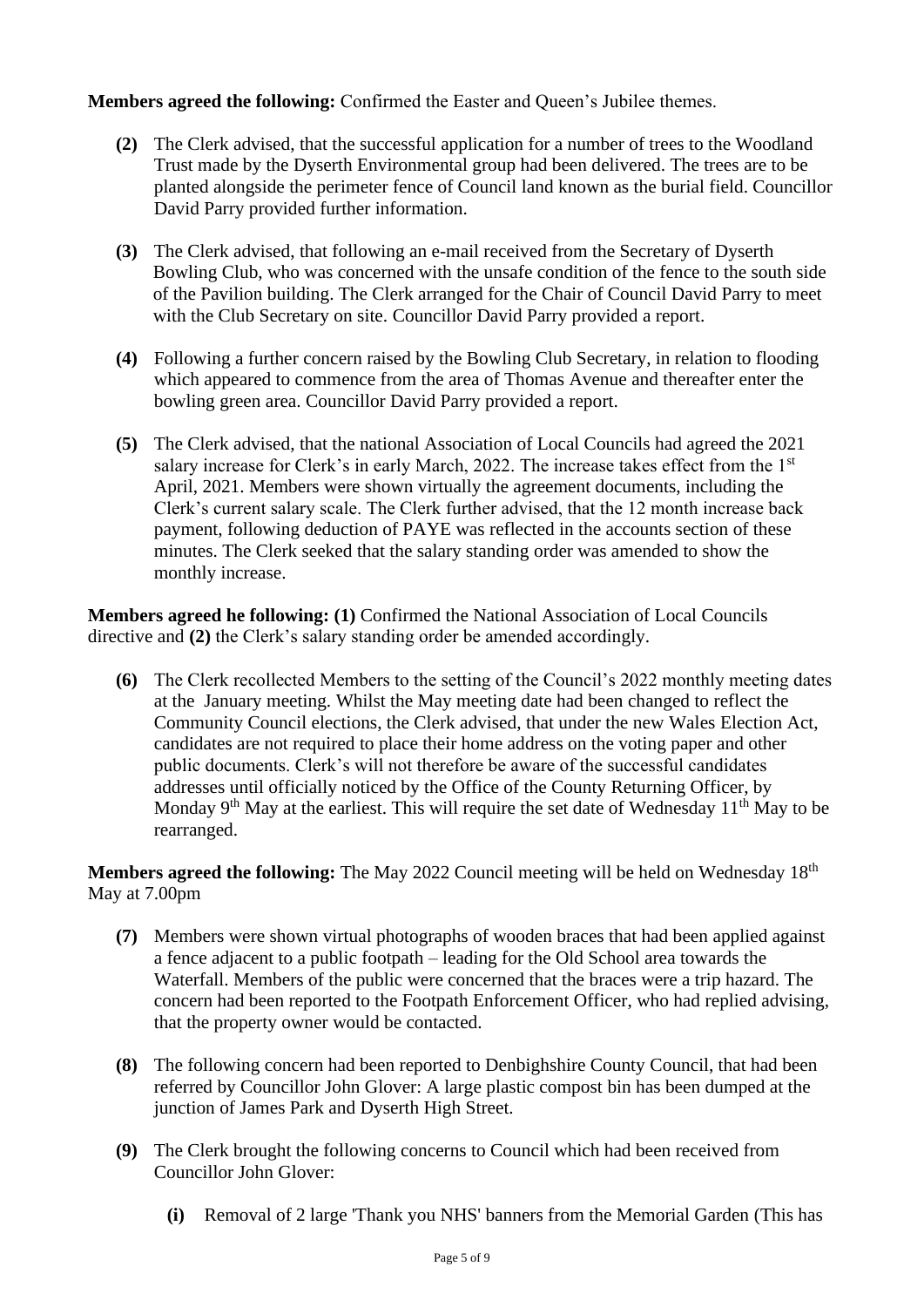now been removed)

- **(ii)** Removal of the 5 Poppy Wreaths from the Memorial Garden (Completed)
- **(iii)** Discuss returning the 4 planters outside the Old Bank area to their original positions (moved initially to place the Christmas trees in situ). Councillors will meet on site and place planters in former position.
- **(iii)** Discuss the watering of the planters this 2022 summer. Councillors agreed to arrange watering by themselves and with others.
- **(10)** Members were shown virtually a card from Pat Johnson thanking the Community Council for the purchase of litters pickers. Councillors expressed their appreciation for the voluntary work carried out within the community by Pat.

# **7(C). 59/22 TO DISCUSS: REFURBISHMENT / STAINING OF COUNCIL PLANTERS**

The Clerk advised, that this agenda item was agreed at a meeting in 2021, to discuss the either refurbishment or staining of the Council's 11 planters. Members confirmed, that the planters required staining.

**Members agreed the following:** To arrange a quotation for the staining of 11 planters, whereby the Chair and Vice Chair to make a decision in-between the March and April meetings, to ensure that the work has been completed prior to the summer plant filling.

#### **7(D). 60/22 TO DISCUSS: PROVISION OF SUMMER FLOWERS FOR PLANTERS**

Councillor John Glover recollected Members to previous years decisions in relation to the summer flowers for Council's planters.

**Members agreed the following:** To allocate the sum of £300.00 for plants / flowers from Tre Castell Nurseries in Dyserth.

#### **8. 61/22 REPRESENTATIVES REPORTS (COMMITTEES, LIAISON & MEETINGS ATTENDED)**

- **(i)** Councillor John Glover advised, as the Council's School Governor at Ysgol Hiraddug, that a pupil had sadly passed away. The Council expressed their condolences.
- **(ii)** Councillor Andrew Hughes advised, that the Community Hall continues to increase the bookings. New LED lights have been fitted.
- **(iii)** Councillor Margaret Williams advised, that the Waterfall was running smoothly and the application to the Land Registry was proceeding.

# **9(A). 62/22 PLANNING The following planning applications were considered by Members at the meeting:**

No planning applications were received from Denbighshire County council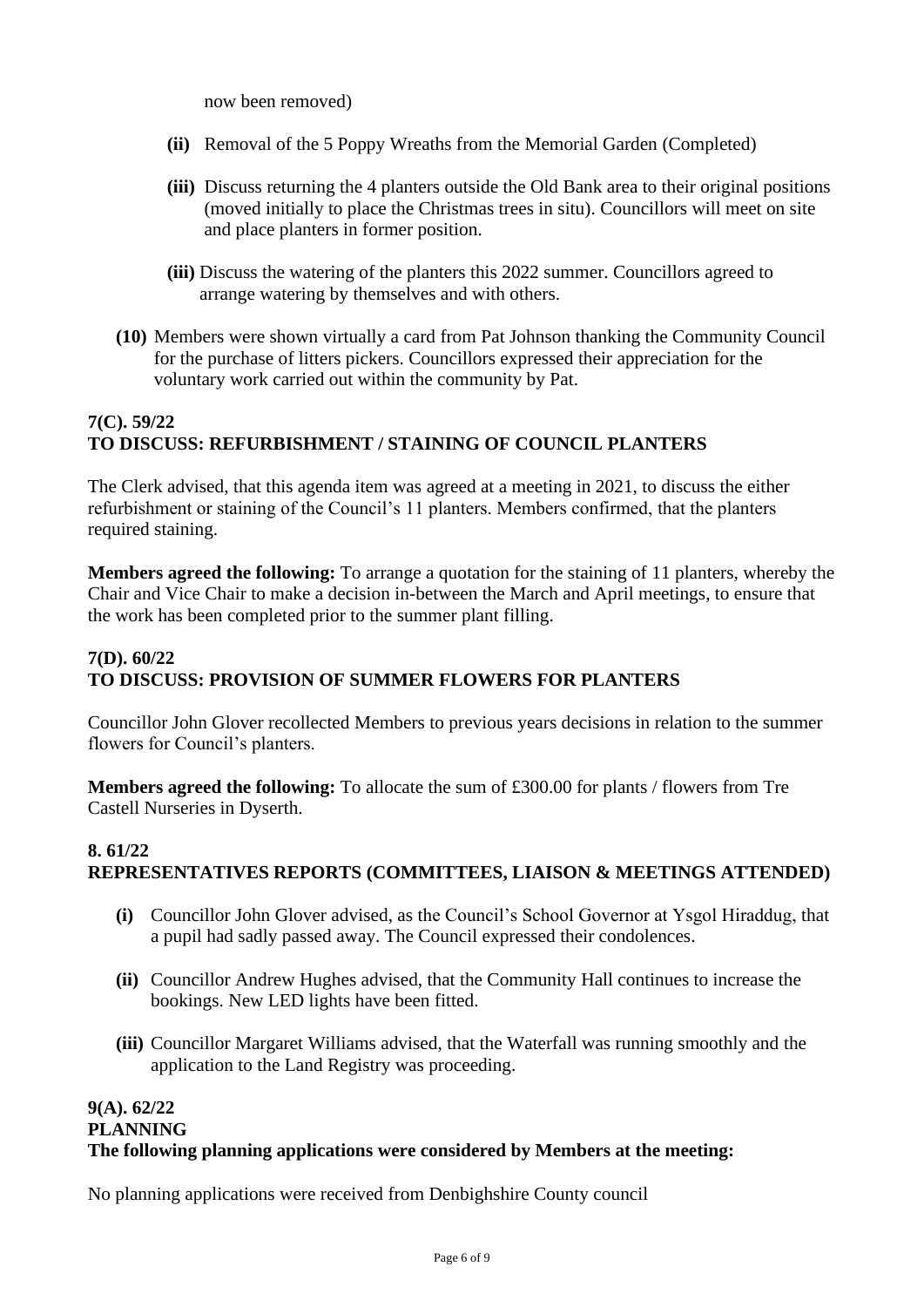# **9(B). 63/22 PLANNING DECISIONS**

#### **The following planning decision has been received from Denbighshire County Council:**

• Application number:  $42/2021/1059$  – for the felling of 14 ash trees overhanging churchyard in Dyserth Conservation area. No objection.

#### **10. 64/22 TO CONSIDER: SPEED ACTIVATED SIGNAGE IN DYSERTH HIGH STREET (CLLR DAVID PARRY)**

Councillor Parry advised, that he had been approached by a number of residents in Dyserth High Street, with concerns to speeding traffic. Whilst there is one traffic warning sign, motorists continue to speed. Other Councillors confirmed the residents concerns. The Clerk described a number of different flashing speed activated signage that had been installed by other Community Councils.

**Members agreed the following:** The Clerk to contact Denbighshire Highways to seek a site meeting in Dyserth High Street, to discuss the concerns together with options for the installation of flashing vehicle activated signage.

#### **11. 65/22 TO DISCUSS: SEASONAL COMPOUND – TO STORE FOOTBALL GOAL POSTS (CLLR DAVID PARRY)**

Councillor David Parry recollected Members, to a previous discussion in relation to the project to develop the land in between the Pavilion and Children's area, which currently houses a garage for the storage of goal posts and other items by the Junior Football Club. The football club wish the Council to consider a compound to house the goal posts nearer the actual football pitch. A hand drawn plan of the football pitch area and proposed compound was viewed virtually by Members.

**Members agreed the following:** Prior to further consideration by Council, a site visit to be held and quotations arranged, whereby the item will be further discussed at the April Council meeting.

# **12. 66/22 APPROVAL OF ACCOUNTS FOR PAYMENT**

| <b>Cheque</b><br><b>Number</b> | Payee                                                                                                                                                                                                                                           | <b>Net</b><br>£ | Vat<br>£ | <b>Total</b><br>£ |
|--------------------------------|-------------------------------------------------------------------------------------------------------------------------------------------------------------------------------------------------------------------------------------------------|-----------------|----------|-------------------|
|                                | Payments – to be confirmed:                                                                                                                                                                                                                     |                 |          |                   |
|                                | <b>BACS:</b> Plastecowood. Purchase of 2 wheel chair<br>accessible picnic tables for Dyserth Kiln area $-$ as<br>previously agreed by Council (payment dated 22 <sup>nd</sup><br>February and authorised by two Councillor bank<br>signatories) | 945.00          | 189.00   | 1,134.00          |
|                                | <b>Standing Order: R. P. Parry - Clerk to Council</b><br>(Monthly salary $\&$ home working allowance for<br>February) Payments dated 01/03/2022                                                                                                 |                 |          |                   |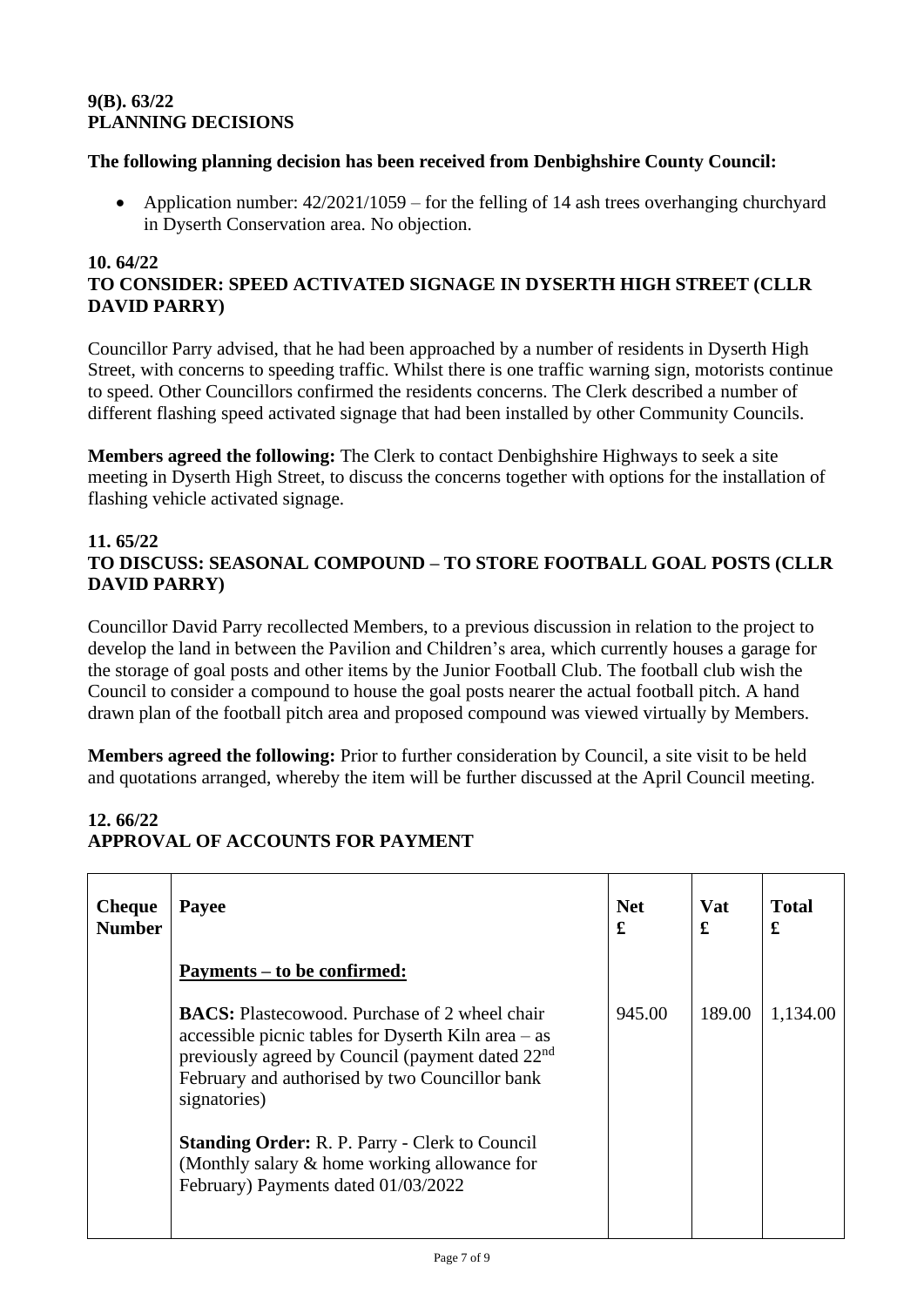| <b>BACS:</b> Cllr David Parry (Extra Chair's allowance)<br>(Authorised by two Councillor bank signatories)                                                                     | 226.48   |        | 226.48   |
|--------------------------------------------------------------------------------------------------------------------------------------------------------------------------------|----------|--------|----------|
| <b>BACS:</b> H. M. Revenue & Customs. Clerk's PAYE &<br>Council NI - January, February & March (payment<br>dated 09/03/2022)                                                   | 604.56   |        | 604.56   |
| Payments for consideration at meeting to be paid by                                                                                                                            |          |        |          |
| <b>BACS:</b>                                                                                                                                                                   |          |        |          |
| Utility Contractors Ltd. Part payment of Work orders<br>issued – for various works at Council land known as the<br>burial ground – as previously agreed by Council (No<br>VAT) | 3,892.73 |        | 3,892.73 |
| Reg Davies $\&$ Son (cutting and removing three fallen<br>trees in St. George playing field $-$ as agreed quotation)                                                           | 70.00    |        | 70.00    |
| Denbighshire County Council: Installation and removal<br>of Christmas street lantern lights in Dyserth High Street                                                             | 1,120.00 | 224.00 | 1,344.00 |
| Caerwys Town Council 1/4 share of Photocopier hire<br>fee (£204.00 a year - VAT paid by Caerwys)                                                                               | 51.00    |        | 51.00    |
| Information Commissioner's Office (Registration<br>renewal)                                                                                                                    | 40.00    |        | 40.00    |
| H. M. Revenue & Customs. Clerk's PAYE & Council<br>NI - Extra payment following national increase in<br>salary                                                                 | 54.10    |        | 54.10    |
| R. P. Parry (Clerk) Payment of back pay from April<br>2021 to March 2022 – following national award and<br>deduction of PAYE                                                   | 129.00   |        | 129.00   |
| R. P. Parry (Clerk) Travelling expenses from April<br>2021 to March 2022 (as per detailed auditor schedule)                                                                    | 62.10    |        | 62.10    |
| Louise Walsh (Environmental Services & Inspections)<br>of Play Area for February                                                                                               | 40.00    |        | 40.00    |
| Meadowbank Farm (2 Christmas trees)                                                                                                                                            | 460.00   |        | 460.00   |

# **13. 67/22 APPLICATIONS FOR FINANCIAL SUPPORT**

| <b>Cheque</b>   Name of organisation<br><b>Number</b> | <b>Amount granted</b> |
|-------------------------------------------------------|-----------------------|
|-------------------------------------------------------|-----------------------|